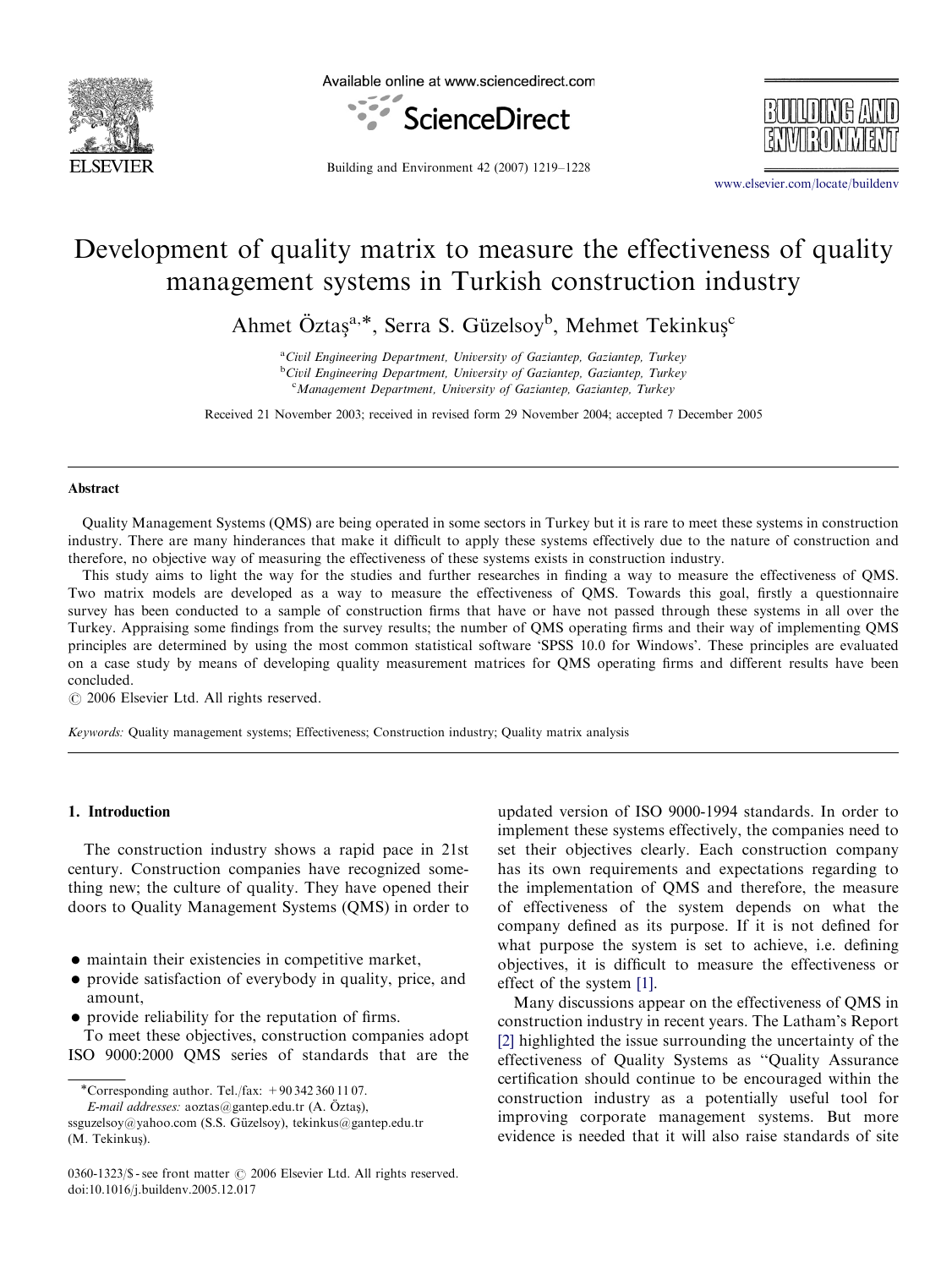performance and project delivery before it should be made a qualification condition for consideration for public sector work''. According to Husband [\[3\]](#page--1-0), the issue of whether quality methods can be effectively utilized by small and medium enterprises remains uncertain.

The effectiveness of these systems in the construction industry remains a matter of controversy and uncertainty although many years have passed since ISO 9000 first appeared [\[1\]](#page--1-0).

Quality Liaison Group's [\[4\]](#page--1-0) research reveals that the defects arising today are virtually unchanged from those identified 20 years ago while some parts of the construction industry have invested a great deal in improving quality.

In United States the applicability and the uncertainty in the effectiveness of ISO 9000 in US construction firms and the barriers that hinders its acceptance are determined. In result, it is concluded that ISO 9000 is an appropriate and effective tool for construction firms in the United States [\[5\]](#page--1-0).

Despite of all discussions on the uncertainty surrounding the effectiveness of QMS, some researchers [\[1,6\]](#page--1-0) stated the need for measuring the effectiveness of QMS. Measuring quality enables managers to know how close they are to their targets and how to make the right decisions for improving work processes.

Hoyle [\[6\]](#page--1-0) has stated that installing any system without some means of verifying whether it is doing the job it is intended to do is a waste of time and effort. He also stated that it is necessary to install measures that will inform management whether the system is being effective after establishing a quality system.

Researches have been performed on seeking a way to measure the effectiveness of the systems implemented. In a study [\[1\]](#page--1-0), a model in the form of a matrix has been developed to measure the effectiveness of Quality Assurance systems and the difficulties faced in attempting to develop this model were discussed. Because of the nature of construction, there are many quality-influencing factors such as different sites and teams that make it difficult to measure the system's effectiveness and thus the method remains subjective.

Measurement of quality is less advanced in construction. Unfortunately, the lack of developed practice in measuring the quality of services often becomes an impediment for successful quality improvement in services. Measurement of effectiveness seems to come more required in apparently less objective of area services such as construction. Doubts will remain regarding the suitability and the applicability of QMS in construction industry without developing a measure to determine the effectiveness of such systems and the quality achieved.

This paper is based on the current research at the University of Gaziantep on developing a quality measurement matrix as a way to measure the effectiveness of QMS. The research includes the determination of the way of implementing QMS principles by using statistical software. The matrix models will be evaluated through a case study.

### 2. Uniqueness of construction industry

Within the construction industry, the implementation of QMS has been slower. There are number of factors specific to the construction industry, which make it a ''special case'' when considering the quality issue.

A construction project is usually a unique collection of people, equipment, and materials brought together at a unique location under unique weather conditions, while most manufacturing is a system of mass production wherein all of these factors are consistent with producing typical products over and over again [\[7\].](#page--1-0)

In recent years, many efforts have been seen in developing countries towards quality concept as the demonstration of quality management techniques and their applicability to the construction projects [\[8\]](#page--1-0).

The factors presented below complicate the direct transfer of the concepts of continuous improvement from manufacturing to construction. Features that make construction industry different from other industries and make it hard to implement QMS can be summarized as

- 1. Long time is required in completion of construction projects.
- 2. Human relationships generally formed once.
- 3. Difficulty in the definition of Quality Standards.
- 4. Difficulty in feedback of the processes.
- 5. Difficulty in the determination of cost estimation.

#### 3. Effectiveness of quality management systems

The ISO 9000, a series of international quality management standard has changed fairly dramatically as of December 2000. This change is probably the most major change in the history of the standard and is considered to have brought it up to date with modern developments in quality thinking and practice.

ISO 9000:2000 QMS Standards are referred to as the process-based standards [\[9\].](#page--1-0)

In order to lead and manage an organization successfully, it is necessary to direct and control it in a systematic and transparent manner. Success can result from implementing and maintaining a management system that is designed to continually improve performance while addressing the needs of all interested parties. Managing an organization encompasses quality management amongst other management disciplines and QMS principles must be implemented effectively.

If a company has an aim to pass through ISO 9001:2000 QMS Standards, all the requirements and responsibilities of that system must be established in the company [\[10\].](#page--1-0)

Quality improvement without measurement is useless. Without developing a measure to assess the effectiveness of QMS there will always be some doubts on the system's performance [\[11\]](#page--1-0).